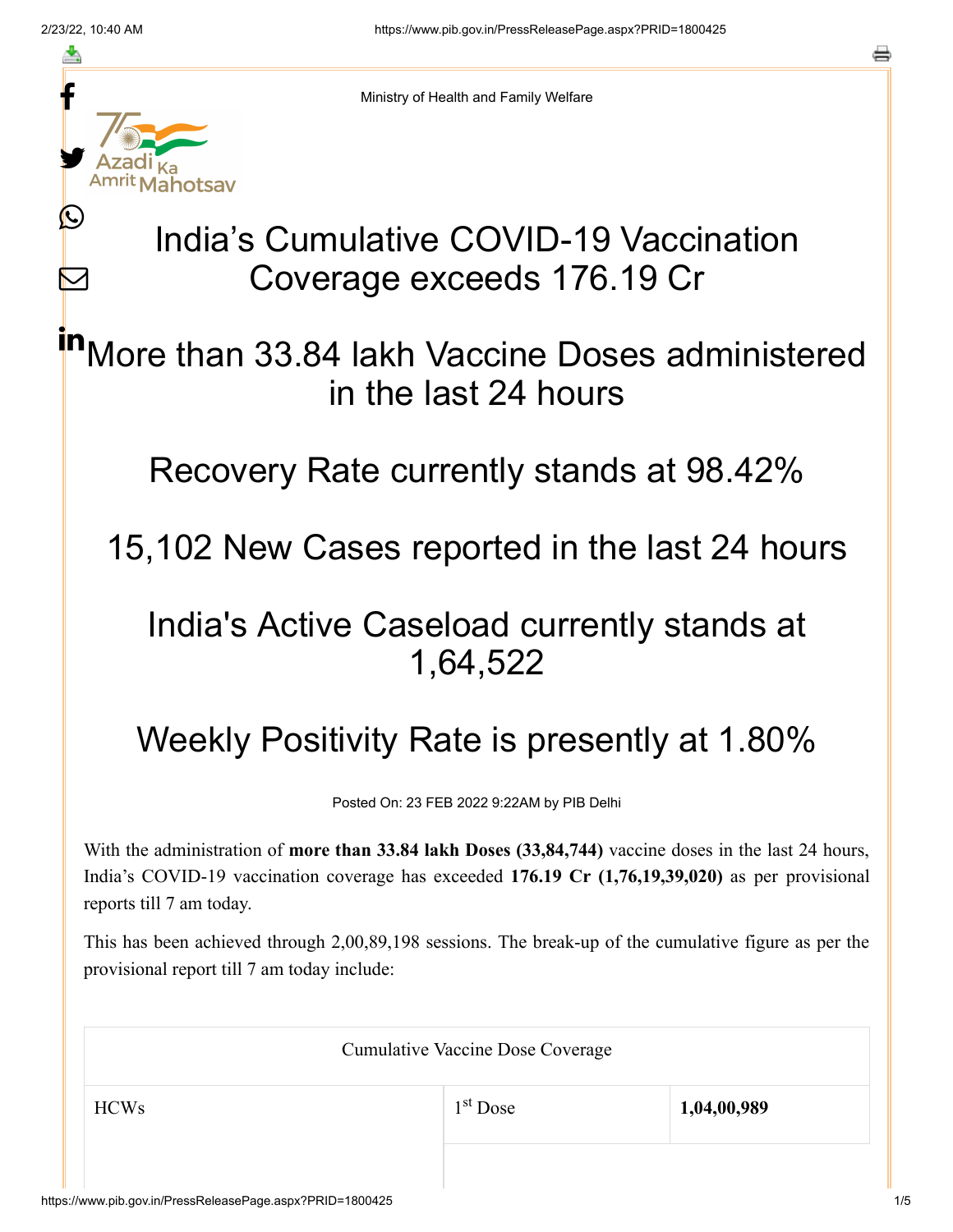| f<br>$\mathbf{\Omega}$<br>in |                        | $2nd$ Dose             | 99,57,566      |
|------------------------------|------------------------|------------------------|----------------|
|                              |                        | <b>Precaution Dose</b> | 40,92,955      |
|                              | <b>FLWs</b>            | $1st$ Dose             | 1,84,08,453    |
|                              |                        | $2nd$ Dose             | 1,74,25,974    |
|                              |                        | <b>Precaution Dose</b> | 60,07,839      |
|                              | Age Group 15-18 years  | 1 <sup>st</sup> Dose   | 5,40,95,926    |
|                              |                        | $2nd$ Dose             | 2,38,74,286    |
|                              | Age Group 18-44 years  | 1 <sup>st</sup> Dose   | 55,08,71,373   |
|                              |                        | $2nd$ Dose             | 43,87,03,109   |
|                              | Age Group 45-59 years  | 1 <sup>st</sup> Dose   | 20,21,21,033   |
|                              |                        | $2nd$ Dose             | 17,89,56,844   |
|                              | Over 60 years          | $1st$ Dose             | 12,62,84,159   |
|                              |                        | $2nd$ Dose             | 11,14,80,545   |
|                              |                        | <b>Precaution Dose</b> | 92,57,969      |
|                              | <b>Precaution Dose</b> |                        | 1,93,58,763    |
|                              | Total                  |                        | 1,76,19,39,020 |
|                              |                        |                        |                |

**31,377** patients have recovered in the last 24 hours and the cumulative tally of recovered patients (since the beginning of the pandemic) is now at **4,21,89,887.**

Consequently, India's recovery rate stands at **98.42%.**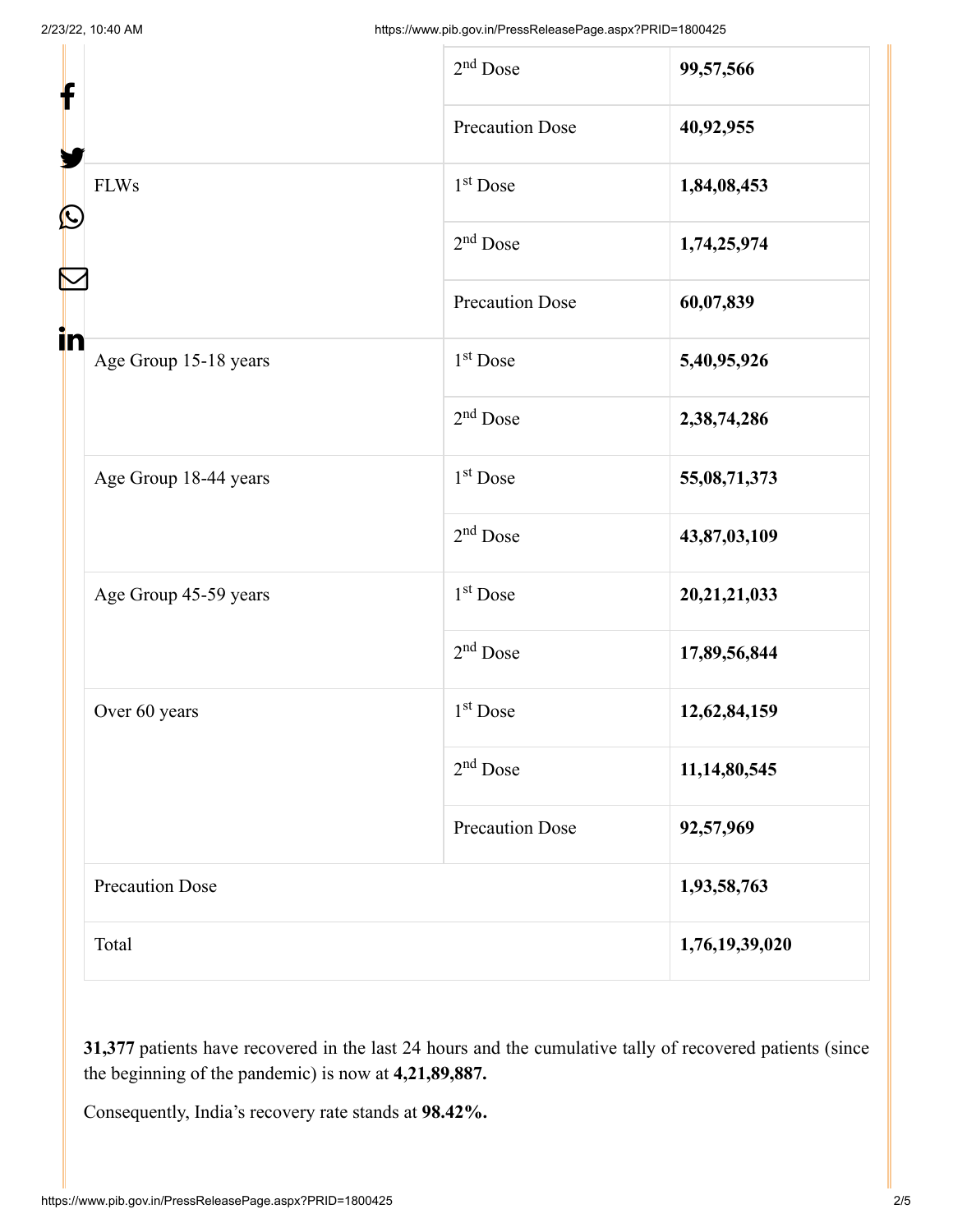2/23/22, 10:40 AM https://www.pib.gov.in/PressReleasePage.aspx?PRID=1800425



#### **15,102 new cases** were reported in the last 24 hours.



India's Active Caseload is presently at **1,64,522.** Active cases constitute **0.38%** of the country's total Positive Cases**.**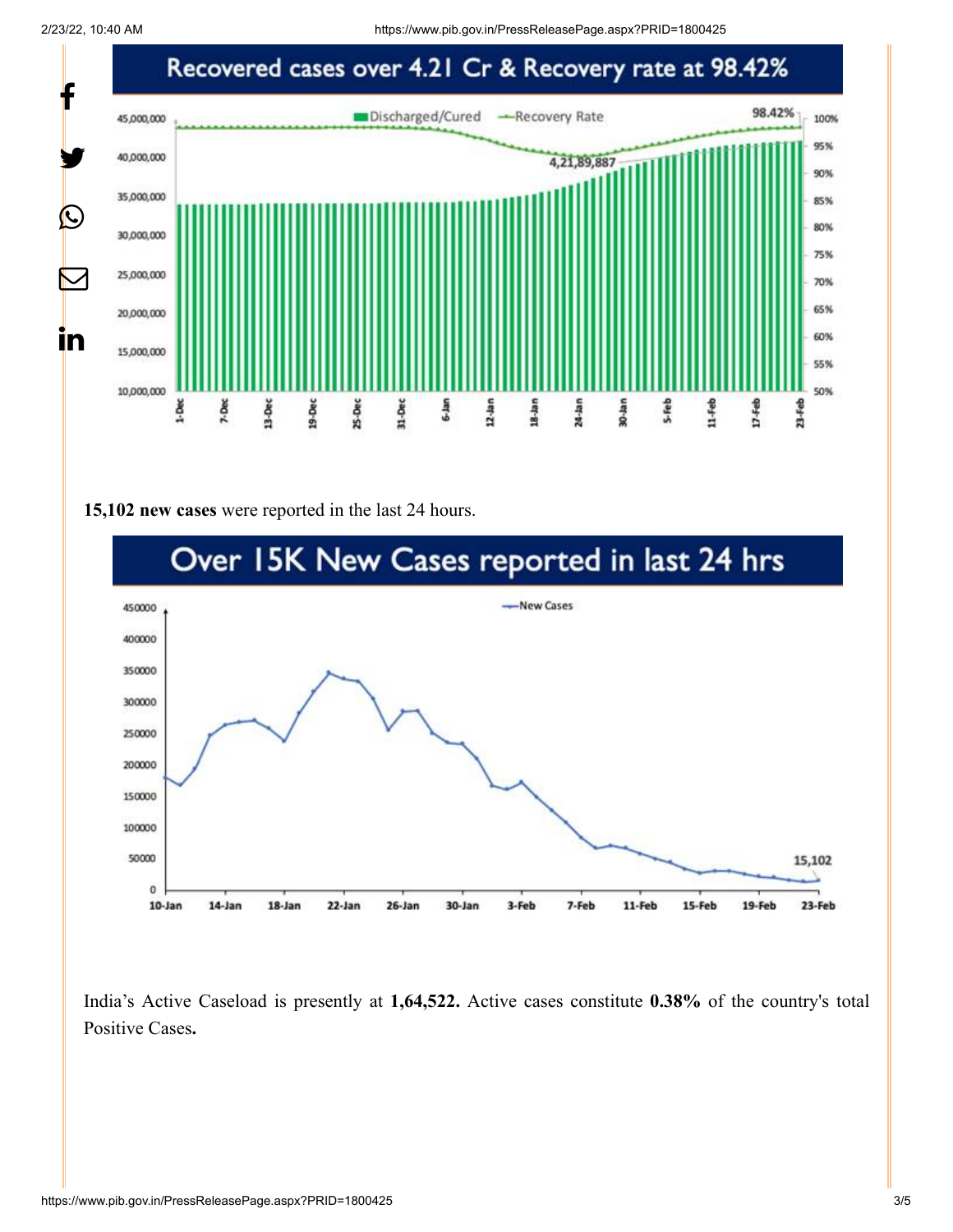



The testing capacity across the country continues to be expanded. The last 24 hours saw a total of **11,83,438** tests being conducted. India has so far conducted over **76.24 Cr (76,24,14,018**) cumulative tests.

While testing capacity has been enhanced across the country, **Weekly Positivity Rate** in the country currently **stands at 1.80%** and the **Daily Positivity rate is reported to be 1.28%.**



**MV/AL**